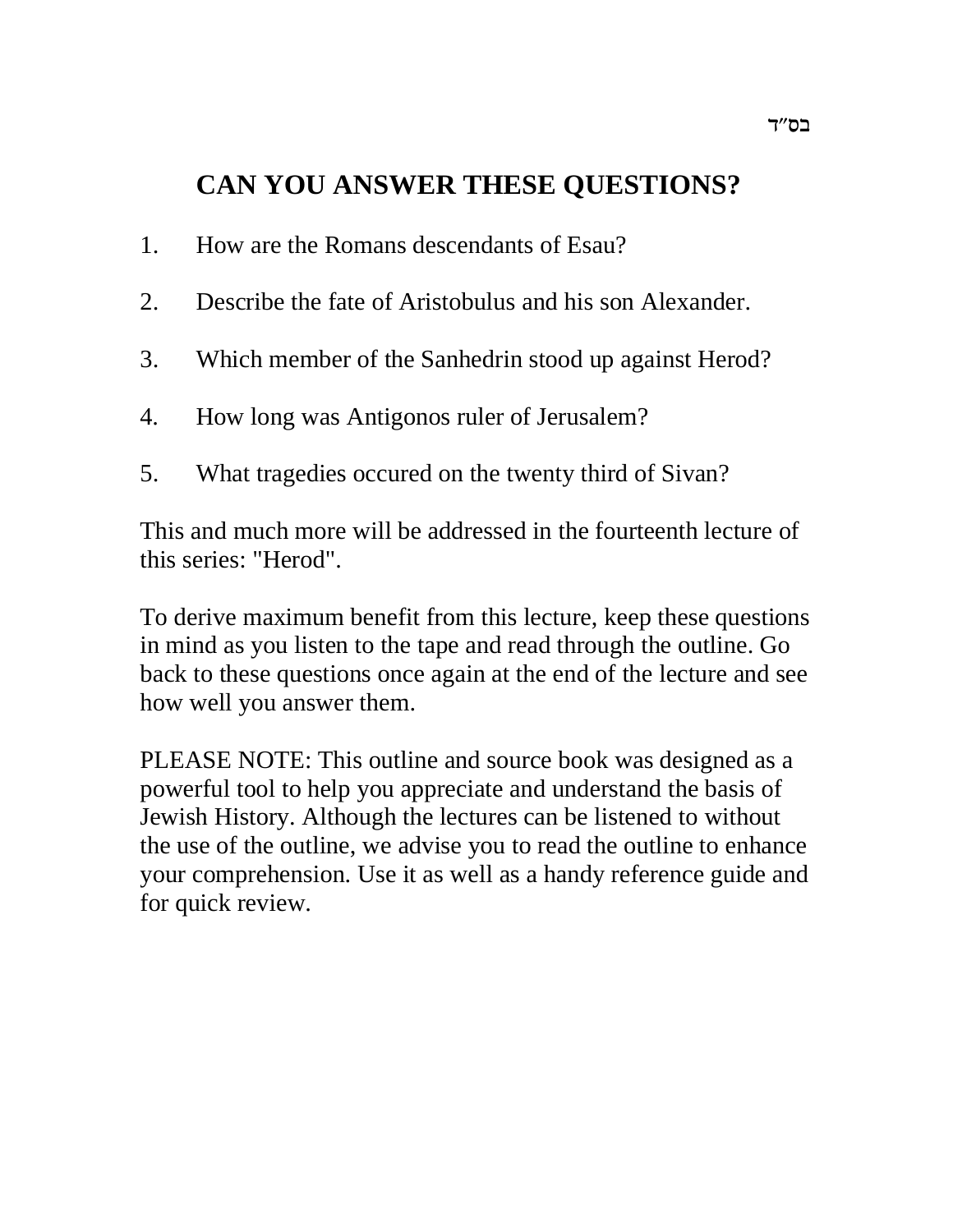## THE EPIC OF THE ETERNAL PEOPLE Presented by Rabbi Shmuel Irons

## Series I Lecture #14

## **HEROD**

#### I. Rome and Jerusalem

 $A<sub>1</sub>$ 

. ויאמר ד׳ לה שני גיים בבטנד וּשׁני לאמים ממעיד יפרדוּ וּלאם מלאם יאמץ ורב יעבד צעיר בראשׁית כה:כג

And the Lord said unto her, Two nations are in thy womb, and two manner of people shall be separated from thy bowels; and the one people shall be stronger than the other people; and the elder shall serve the younger. **Beraishis 25:23**

B.

אם יאמר לך אדם חרבו שתיהן אל תאמן ישבו שתיהן אל תאמן חרבה קסרי וישבה ירושלים חרבה ירוּשׁלים וישׁבה קסרי תאמן שנאמר אמלאה החרבה אם מליאה הרבה זו אם מליאה זו חרבה זו רב נחמן בר יצחק אמר מהכא ולאום מלאום יאמץ. מגילה ו.

If someone tells you that both Caesaria and Jerusalem were destroyed, don't believe it. If someone tells you that both of them are thriving, don't believe it. If you are told that Jerusalem is built up while Caesaria is in ruins or that Caesaria is built up while Jerusalem is in ruins, you may believe it... Rav Nachman bar Yitzchak said that the source is from the verse "and the one people shall be stronger than the other people." **Megilla 6a**

 $C_{\cdot}$ 

ויאמר ד' לה שני גיים בבטנך אמר רב יהודה אמר רב אל תקרי גוֹים אלא גיים זה אנטוֹנינוּס ורבי שלא פסקו מעל שולחנם לא חזרת ולא קישות ולא צנון לא בימות החמה ולא בימות הגשמים. עבודה זרה יא.

And the Lord said unto her, Two nations are in thy womb. Rav Yehuda said that Rav said the following: Don't pronounce the word " מוֹצְסָמוֹים" (nations) but rather " מְצוּמַצְגיים (aristocrats). This refers to Rebbi (Rabbi Yehuda HaNasi (the Prince)) and Antoninus (the Roman emperor). **Avodah Zara 11a**

D.

.אלוף מגדיאל אלוף עירם אלה אלופי אדום למשבתם בארץ אחזתם הוא עשו אבי אדום בראשית לו:מג מגדיאל זו רומי. רש״י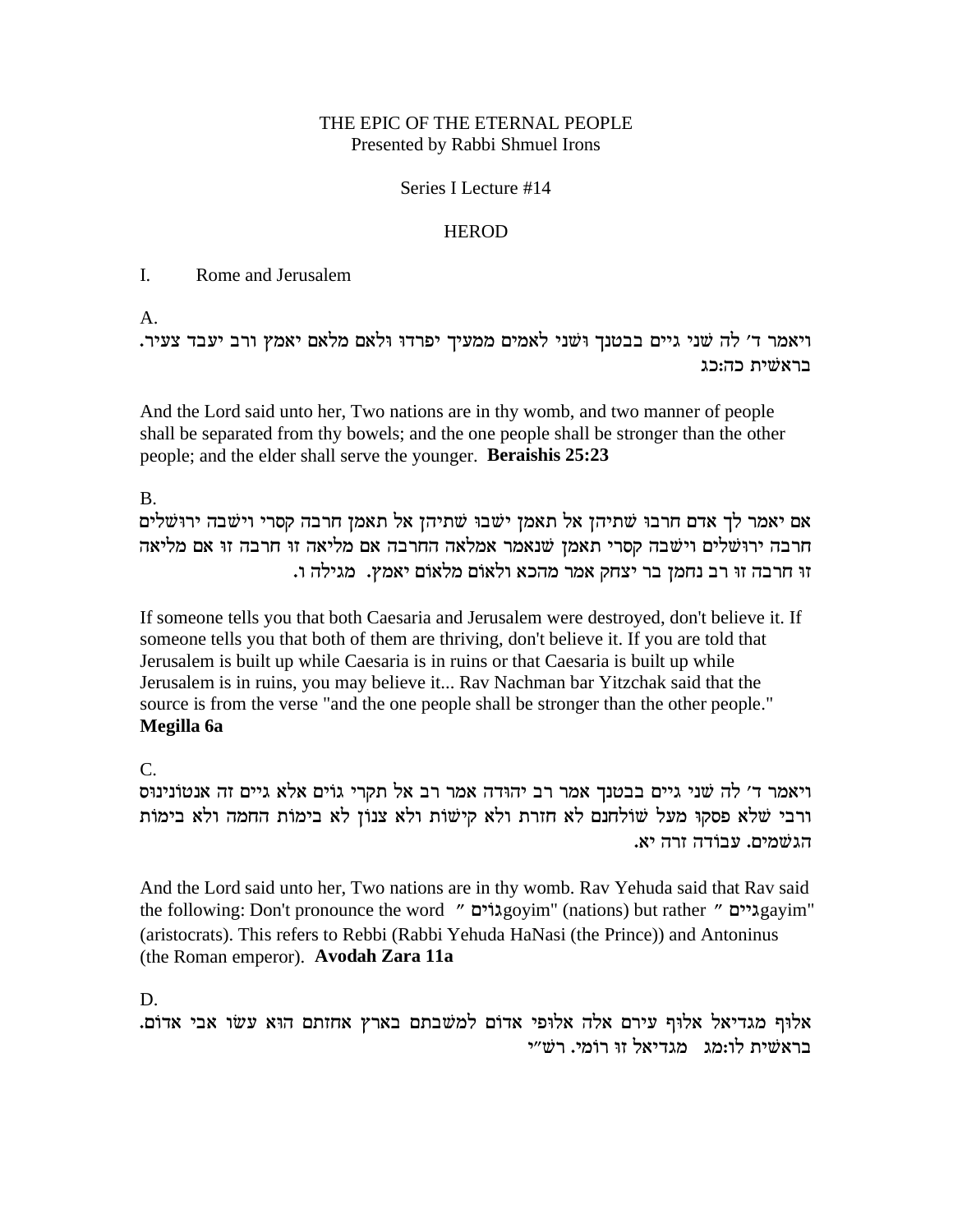Duke of Magdiel, duke of Iram: these be the dukes of Edom, according to their habitations in the land of their possession: he is Esau the father of Edom. **Beraishis 36:43**

Magdiel refers to Rome. **Rashi**

E.

מעיקרא דרוֹשׁ נסעה ונלכה ואלכה לנגדך ולבסוף דרוֹשׁ יעבר נא אדני לפני עבדו. עבודה  $:$ זרה ח

Originally the Romans applied the verse "let us travel together" later they applied the verse "let my master travel in front of his servant." **Beraishis 33:12, 14**

## F.

כי בא צפו בן אליפז בן עשו ועשה עמהם קטטה על זה עד שערכו מלחמה ותגבר יד יוסף ותפשׂוֹ עם מבחר גדודיו והביאום למצרים ועמד שם בתפיסה כל ימי יוסף וברח משם במותו והלך לארץ כאנפנייא ומלך על כתים ברומא, ובסוף הומלך על ארץ איטלייא והוא אשר מלך ראשון על רומה והוא אשר בנה ההיכל הראשון והגדול מאשר נבנו ברומה. <sup>ב</sup>מב"ן פרשת ויחי

Tzepho the son of Eliphaz the son of Esav contested Joseph's right to bury Jacob. He finally went to battle with the forces of Joseph. Joseph was victorious and captured Tzepho and his best troops. He took them back with him to Egypt. Tzepho languished in prison until the death of Joseph when he escaped and made his way to the land of Campania and ruled over the Kittim in Rome. Eventually he ruled over all of Italy and was the first king of Rome. He is the one who built the first and greatest palace ever constructed in Rome. **Ramban Parshas Vayechi**

G.

אמר רב יהודה אמר שמוּאל בשׁעה שנשׂא שלמה את בת פרעה ירד גבריאל ונעץ קנה בים ועלה בוֹ שירטוֹן ועליו נבנה כרך גדוֹל (של רוֹמי) במתניתא תנא אוֹתוֹ היוֹם שהכניס ירבעם :<br>שני עגלי זהב אחד בבית אל ואחד בדן נבנה צריף אחד וזהו איטליאה של יון. שבת נו:

Rav Yehudah said that Shmuel said the following: When King Solomon married the daughter of Pharaoh, the angel Gabriel planted a reed in the sea. Silt settled around the stick and formed dry land. On this land the great city of Rome was built. In a Braiisa we learned that on the day that Jerobam introduced the worship of the two golden calves, one in Bethel and one in Dan, a hut was built on the area of Italy of Greece (Rome). **Shabbos 56b**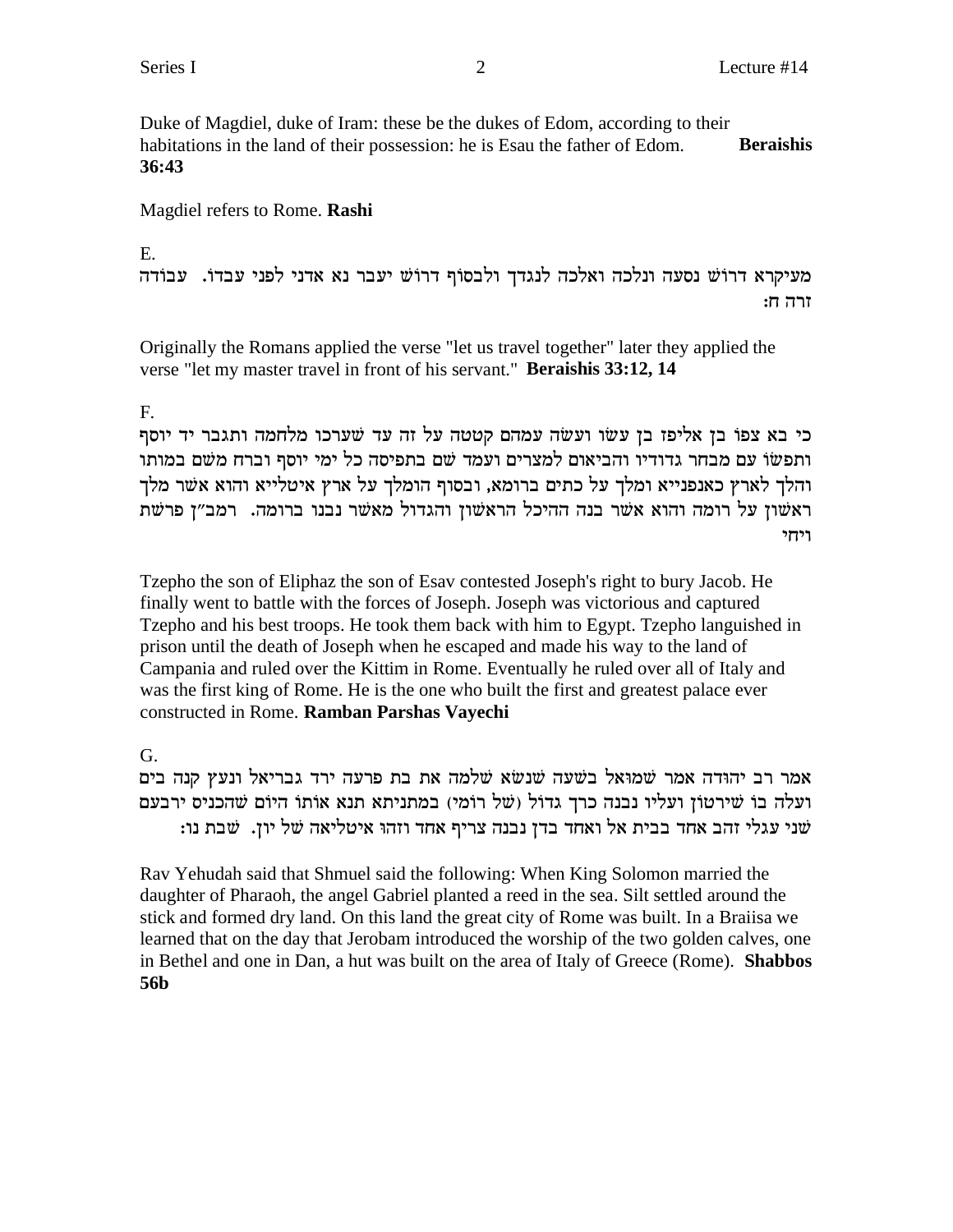H.

יולך ד' אתך ואת מלכך אשר תקים עליך אל גוי אשר לא ידעת אתה ואבתיך ועבדת שם . אלהים אחרים עץ ואבן. הגר אשר בקרבך יעלה עליך מעלה מעלה ואתה תרד מטה מטה ישא ד' עליך גוי מרחק מקצה הארץ כאשר ידאה הנשר גוי אשר לא תשמע לשנו. דברים ,כח:לו, מג. מט

The Lord shall bring thee, and thy king which thou shalt set over thee, unto a nation which neither thou nor thy fathers have known; and there shalt thou serve other gods, wood and stone. The stranger that is within thee shall get up above thee very high; and thou shalt come down very low. The Lord shall bring a nation against thee from afar, from the end of the earth, as swift as the eagle flieth; a nation whose tongue thou shalt not understand. **Devorim 28:36, 43, 49**

II. Romans Consolidate Their Power

A. Some time after this, when Alexander, the son of Aristobulus, made an incursion into Judea, Gabinius came from Rome to Syria, as commander of the Roman forces. He did many considerable actions: and particularly made war with Alexander, since Hyrcanus was not yet able to oppose his power, but was already attempting to build the walls of Jerusalem, which Pompey had overthrown, although the Romans, which were there, restrained him from that design. However, Alexander went over all the country round about, and armed many of the Jews, and suddenly got together ten thousand armed footmen, and fifteen hundred horsemen, and fortified Alexandrium, a fortress near to Corae and Macherus, near the mountains of Arabia. **Antiquities Book XIV 5:2**

B. Alexander sent an embassage to him, desiring that he would pardon his former offenses; he also delivered up the fortresses, Hyrcania, and Macherus and at last Alexandrium itself, which fortresses Gabinius demolished. But when Alexander's mother, who was of the side of the Romans, as having her husband and other children at Rome, came to him, he granted her whatsoever she asked; and when he had settled matters with her he brought Hyrcanus to Jerusalem, and committed the care of the temple to him: and when he had ordained five councils, he distributed the same nation into the same number of parts; So these councils governed the people; the first was at Jerusalem, the second at Gadara, the third at Amathus, the fourth at Jericho, and the fifth in Sepphoris in Galilee. So the Jews were now freed from monarchic authority, and were governed by an aristocracy. **Antiquities Book XIV 5:4**

C. Now Aristobulus ran away from Rome to Judea, and set about the rebuilding of Alexandrium, which had been newly demolished; Hereupon Gabinius sent soldiers against him, and for their commanders Sisenna, and Antonius, and Servilius, in order to hinder him from getting possession of the country, and to take him again. And indeed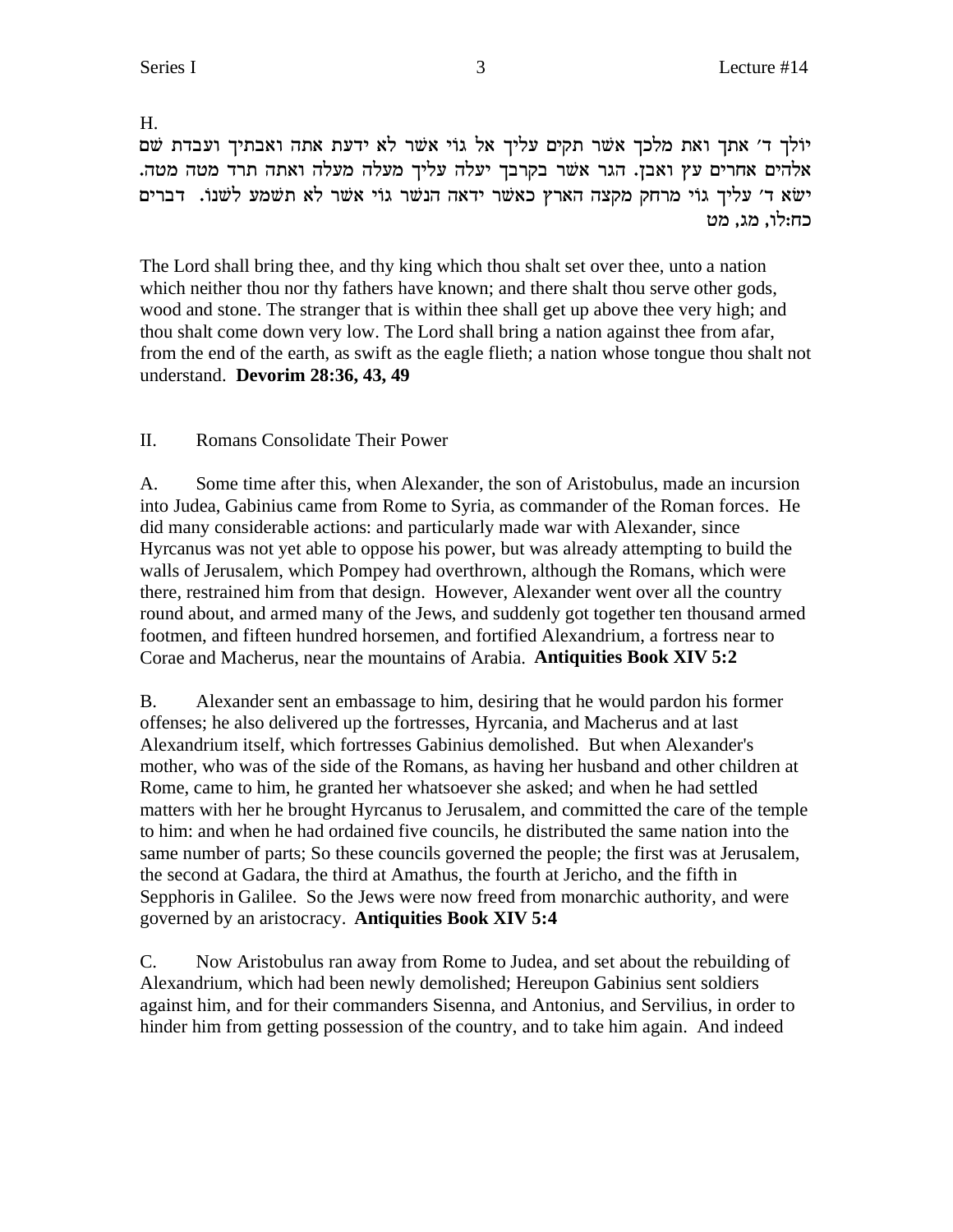many of the Jews ran to Aristobulus, on account of his former glory, as also because they should be glad of an innovation. He took with him eight thousand that were armed and marched on; and as the Romans fell upon them severely, the Jews fought valiantly, but were beaten in the battle and when they had fought with alacrity, but were overborne by the enemy, they were put to flight of whom were slain about five thousand, and the rest being dispersed, tried as well as they were able, to save themselves. However, Aristobulus had with him still above a thousand, and with them he fled to Macherus and fortified the place, and though he had had ill success, he still had good hope of his affairs: but when he had struggled against the siege for two days' time, and had received many wounds, he was brought as a captive to Gabinius, with his son Antigonus, who also fled with him from Rome. And this was the fortune of Aristobulus, who was sent back again to Rome, and was there retained in bonds, having been both king and high priest for three years and six months; and was indeed an eminent person and one of a great soul. **Antiquities Book XIV 6:1**

D. But when he came back out of Egypt, he found Syria in disorder, with seditions and troubles; for Alexander, the son of Aristobulus, having seized on the government a second time by force, made many of the Jews revolt to him, and so he marched over the country with a great army, and slew all the Romans he could light upon, and proceeded to besiege the mountain called Gerizzim, whither they had retreated.

But when Gabinius found Syria in such a state, he sent Antipater who was a prudent man, to those that were seditious, to try whether he could cure them of their madness, and persuade them to return to a better mind, and when he came to them, he brought many of them to a sound mind, and induced them to do what they ought to do, but he could not restrain Alexander, for he had an army of thirty thousand Jews, and met Gabinius, and joining battle with him; he was beaten, and lost ten thousand of his men about mount Tabor.

So Gabinius settled the affairs which belonged to the city Jerusalem, as was agreeable to Antipater's inclination, and went against the Nabateans, and overcame them in battle. He also sent away in a friendly manner Mithridates and Orsanes, who were Parthian deserters, and came to him, though the report went abroad that they had run away from him. And when Gabinius had performed great and glorious actions, in his management of the affairs of war, he returned to Rome, and delivered the government to Crassus. **Antiquities Book XIV 6:2-4**

E. Now Crassus, as he was going upon his expedition against the Parthians, came into Judea, and carried off the money that was in the temple, which Pompey had left: being two thousand talents, and was disposed to spoil it of all the gold belonging to it, which was eight thousand talents. **Antiquities Book XIV 7:1**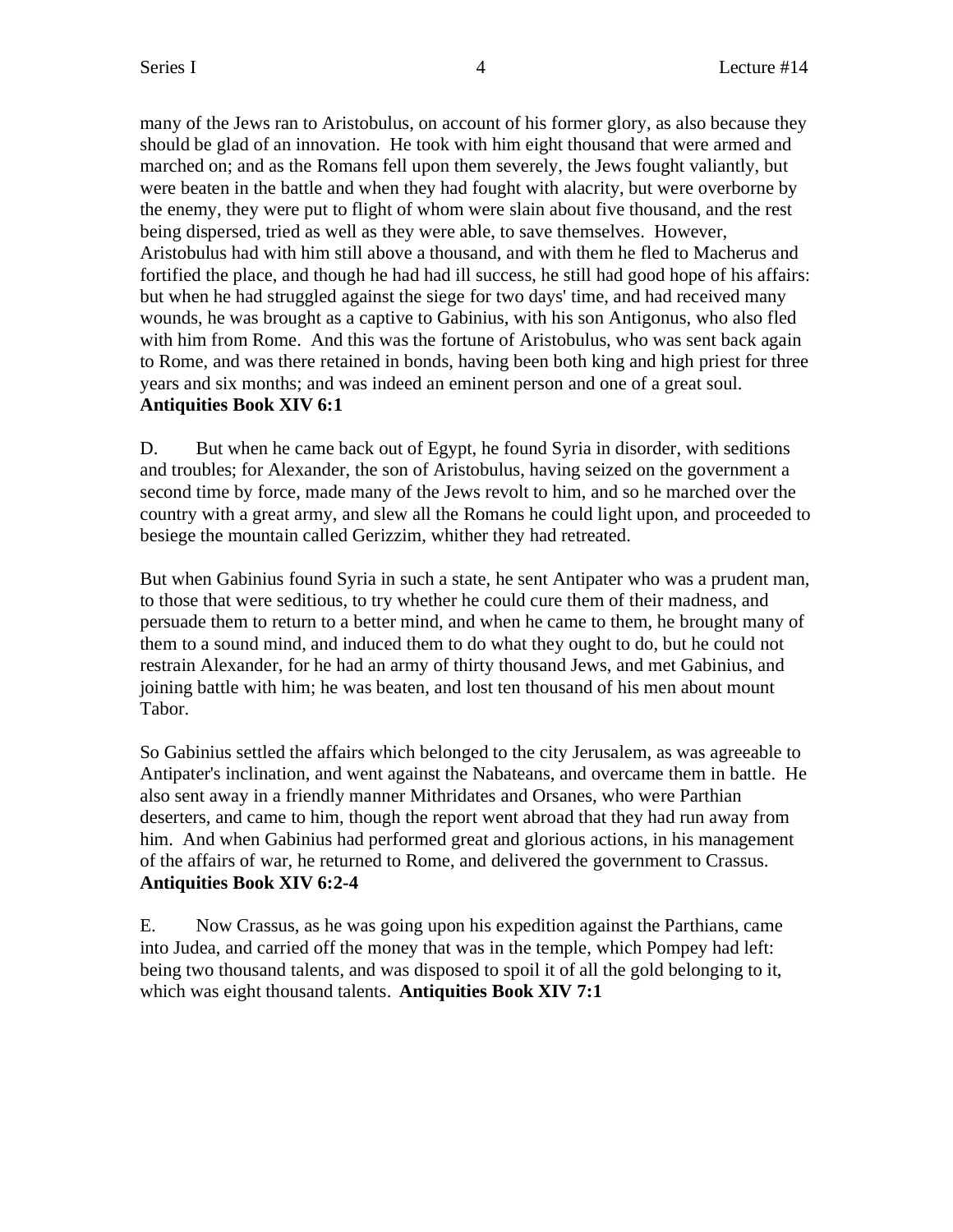F. But Cassius as he fled from Rome to Syria, took possession of it, and was an impediment to the Parthians, who by reason of their victory over Crassus, made incursions upon it: and as he came back to Tyre, he went up into Judea also, and fell upon Tarichae, and presently took it, and carried about thirty thousand Jews captives; and slew Pitholaus, who succeeded Aristobulus in his seditious practices, and that by the persuasion of Antipater, who proved to have great interest in him, and was at that time in great repute with the Idumeans also; out of which nation he married a wife, who was the daughter of one of their eminent men, and her name was Cypros, by whom he had four sons, Phasael, and Herod, who was afterwards made king, and Joseph, and Pheroras; and a daughter named Salome. This Antipater cultivated also a friendship and mutual kindness with other potentates but especially with the king of Arabia, to whom he committed his children, while he fought against Aristobulus. So Cassius removed his camp, and marched to Euphrates, to meet those that were coming to attack him, as hath been related by others. **Antiquities Book XIV 7:3**

G. But some time afterward, Caesar, when he had taken Rome, and after Pompey and the senate were fled beyond the Ionian sea, freed Aristobulus from his bonds, and resolved to send him into Syria, and delivered two legions to him, that he might see matters right, as being a potent man in that country: But Aristobulus had no enjoyment of what he hoped for from the power that was given him by Caesar, for those of Pompey's party prevented it, and destroyed him by poison, and those of Caesar's party buried him. His dead body also lay, for a good while, embalmed in honey, till Antony afterward sent it to Judea, and caused him to be buried in the royal sepulchre. But Scipio, upon Pompey's sending to him to slay Alexander, the son of Aristobulus, because the young man was accused of what offenses he had been guilty of at first against the Romans, cut off his head; and thus did he die at Antioch. **Antiquities Book XIV 7:3**

## III. Antipater the Roman Procurator

A. Now after Pompey was dead, and after that victory Caesar had gained over him, Antipater, who managed the Jewish affairs, became very useful to Caesar when he made war against Egypt, and that by the order of Hyrcanus: For when Mithridates of Pergamus was bringing his auxiliaries, and was not able to continue his march through Pelusium, but obliged to stay at Askelon, Antipater came to him, conducting three thousand of the Jews, armed men. Now Antipater signalized himself here, and was the first who plucked down a part of the wall, and so opened a way to the rest, whereby they might enter the city and by this means Pelusium was taken.

Now Mithridates had the right wing, and Antipater the left; and when it came to fight, that wing where Mithridates was gave way, and was likely to suffer extremely, unless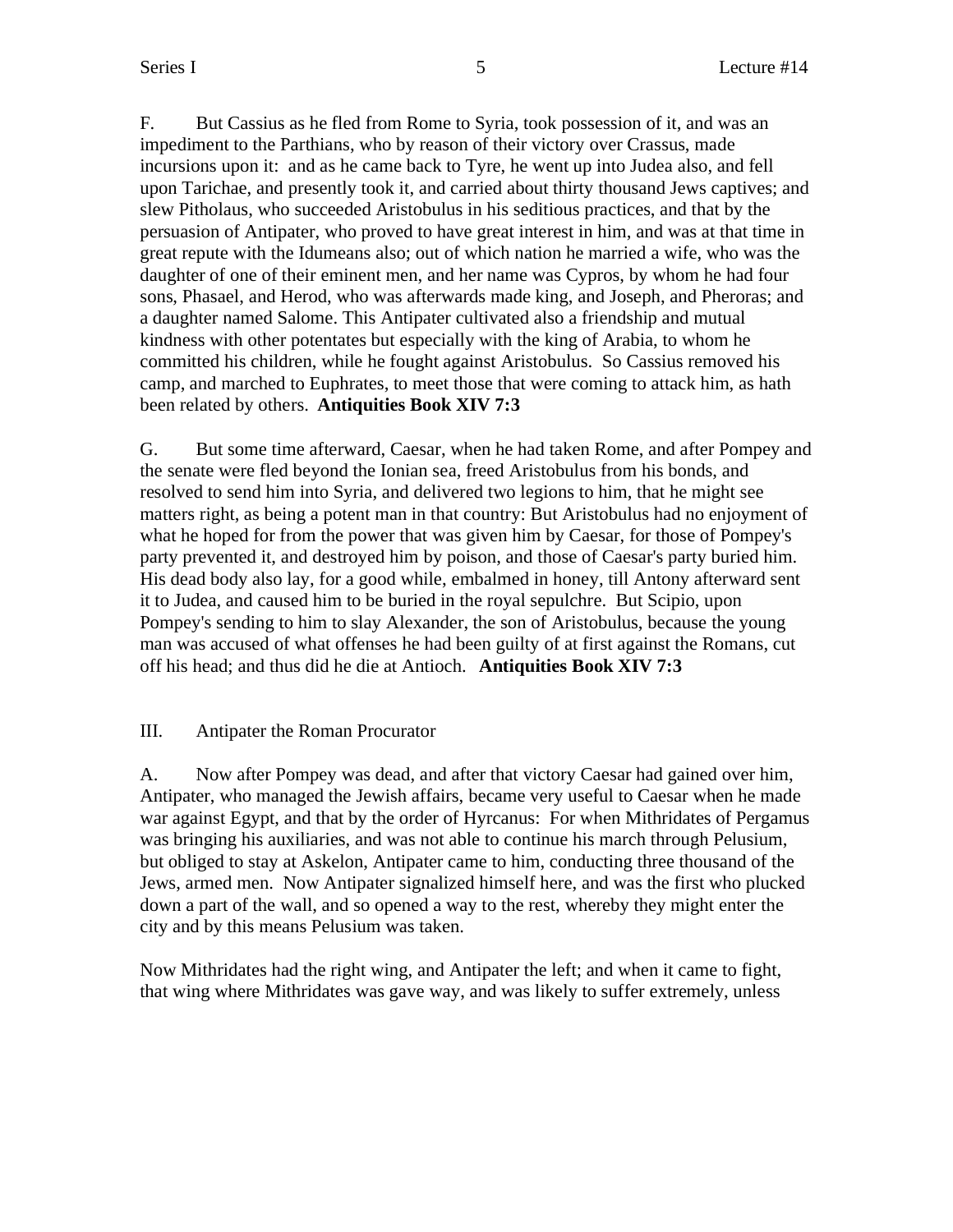Antipater had come running to him with his own soldiers along the shore, when he had already beaten the enemy that opposed him; so he delivered Mithridates, and put those Egyptians, who had been too hard for him, to fight. He also took their camp, and continued in the pursuit of them. He also recalled Mithridates, who had been worsted, and was retired a great way off; of whose soldiers eight hundred fell, but of Antipater's fifty. So Mithridates sent an account of this battle to Caesar, and openly declared, that Antipater was the author of his victory and of his own preservation, insomuch that Caesar commended Antipater then, and made use of him all the rest of that war in the most hazardous undertakings; he happened also to be wounded in one of those engagements.

However, when Caesar, after some time, had finished that war, and was sailed away for Syria, he honored Antipater greatly, and confirmed Hyrcanus in the high priesthood; and bestowed on Antipater the privilege of a citizen of Rome, and a freedom from taxes everywhere: and it is reported by many, that Hyrcanus went along with Antipater in this expedition, and came himself into Egypt. **Antiquities Book XIV 8:1-3**

B. But Antigonus, the son of Aristobulus, came at this time to Caesar, and "lamented his father's fate: and complained that it was by Antipater's means that Aristobulus was taken off by poison, and his brother was beheaded by Scipio, and desired that he would take pity of him who had been ejected out of that principality which was due to him." He also accused Hyrcanus and Antipater as governing the nation by violence, and offering injuries to him. Antipater was present, and made his defence as to the accusations that were laid against him.

When Antipater had made this speech, Caesar appointed Hyrcanus to be high priest; and gave Antipater what principality he himself should choose, leaving the determination to himself: So he made him procurator of Judea. **Antiquities Book XIV 8:4, 5**

C. And seeing that Hyrcanus was of a slow and slothful temper, he made Phasaelus, his eldest son, governor of Jerusalem, and of the places that were about it, but committed Galilee to Herod, his next son, who was then a very young man, for he was but fifteen years of age: But that youth of his was no impediment to him; but as he was a youth of great mind, he presently met with an opportunity of signalizing his courage; for finding that there was one Hezekias, a captain of a band of robbers, who overran the neighbouring parts of Syria, with a great troop of them, he seized him, and slew him, as well as a great number of the other robbers that were with him. **Antiquities Book XIV 9:2**

D. But the chief men of the Jews were therefore in fear, because they saw that Herod was a violent and bold man, and very desirous of acting tyrannically; so they came to Hyrcanus, and now accused Antipater openly, and said to him, "How long wilt thou be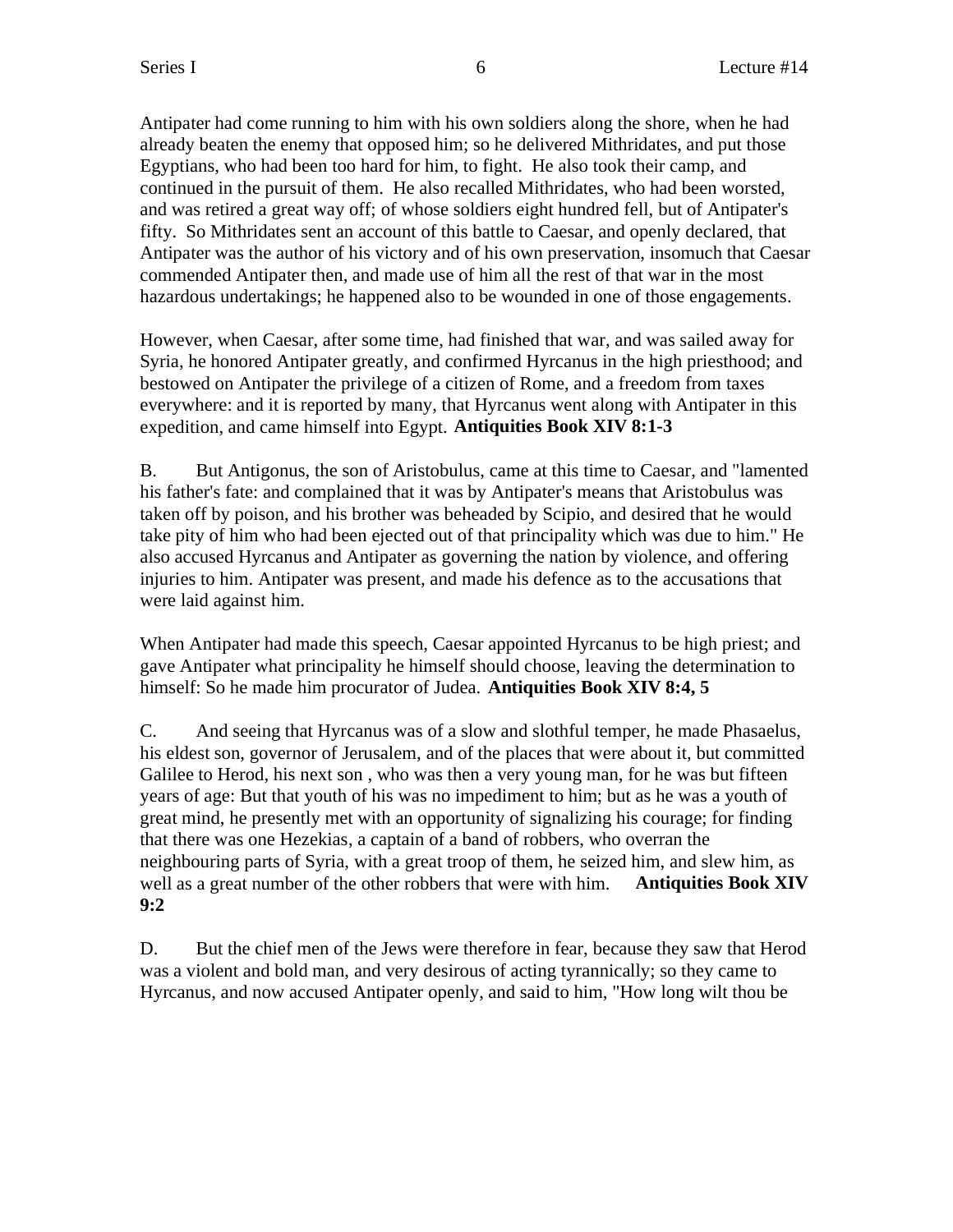quiet under such actions as are now done? Or doest thou not see that Antipater and his sons have already seized upon the government?

Do not thou deceive thyself with such a notion, they are evidently absolute lords, for Herod, Antipater's son, hath slain Hezekiah and those that were with him, and hath thereby transgressed our law, which hath forbidden to slay any man, even though he were a wicked man, unless he had been first condemned to suffer death by the sanhedrin; yet hath he been so insolent as to do this, and that without any authority from thee.

Upon Hyrcanus' hearing this, he complied with them. The mothers also of those that had been slain by Herod raised this indignation; for those women continued every day in the temple, persuading the king and the people, that Herod might undergo a trial before the sanhedrin for what he had done. Hyrcanus was so moved by these complaints, that he summoned Herod to come to his trial, for what was charged upon him. Accordingly he came; but his father had persuaded him to come not like a private man, but with a guard for the security of his person; and that when he had settled the affairs of Galilee in the best manner he could for his own advantage, he should come to his trial, but still with a body of men sufficient for his security on his journey, yet so that he should not come with so great a force as might look like terrifying Hyrcanus, but still such a one as might not expose him naked and unguarded to his enemies. However, Sextus Caesar, president of Syria, wrote to Hyrcanus, and desired him to clear Herod and dismiss him at his trial, and threatened him beforehand, if he did not do it. Which epistle of his was the occasion of Hyrcanus' delivering Herod from suffering any harm from the sanhedrin, for he loved him as his own son. But when Herod stood before the sanhedrin with his body of men about him, he affrighted them all, and no one of his former accusers durst after that bring any charge against him, but there was a deep silence, and nobody knew what was to be done. When affairs stood thus, one whose name was Semeas, a righteous man he was, and for that reason above all fear, who rose up, and said, "O you that are assessors with me, and O thou that art our king, I neither have ever myself known such a case, nor do I suppose that any of you can name its parallel, that one who is called to take his trial by us ever stood in such a manner before us; but every one whosoever he be, that comes to be tried by this sanhedrin, presents himself in a submissive manner, and like one that is in fear of himself, and that endeavours to move us to compassion, with his hair dishevelled, and in a black mourning garment; but this admirable man Herod, who is accused of murder, and called to answer so heavy an accusation, stands here clothed in purple, and with the hair of his head finely trimmed, and with his armed men about him, that if we shall condemn him by our law, he may slay us, and by overbearing justice, may himself escape death. Yet do not I make this complaint against Herod himself; he is to be sure more concerned for himself than for the laws; but my complaint is against yourselves and your king, who gave him a license so to do. However, take you notice, that G-d is great,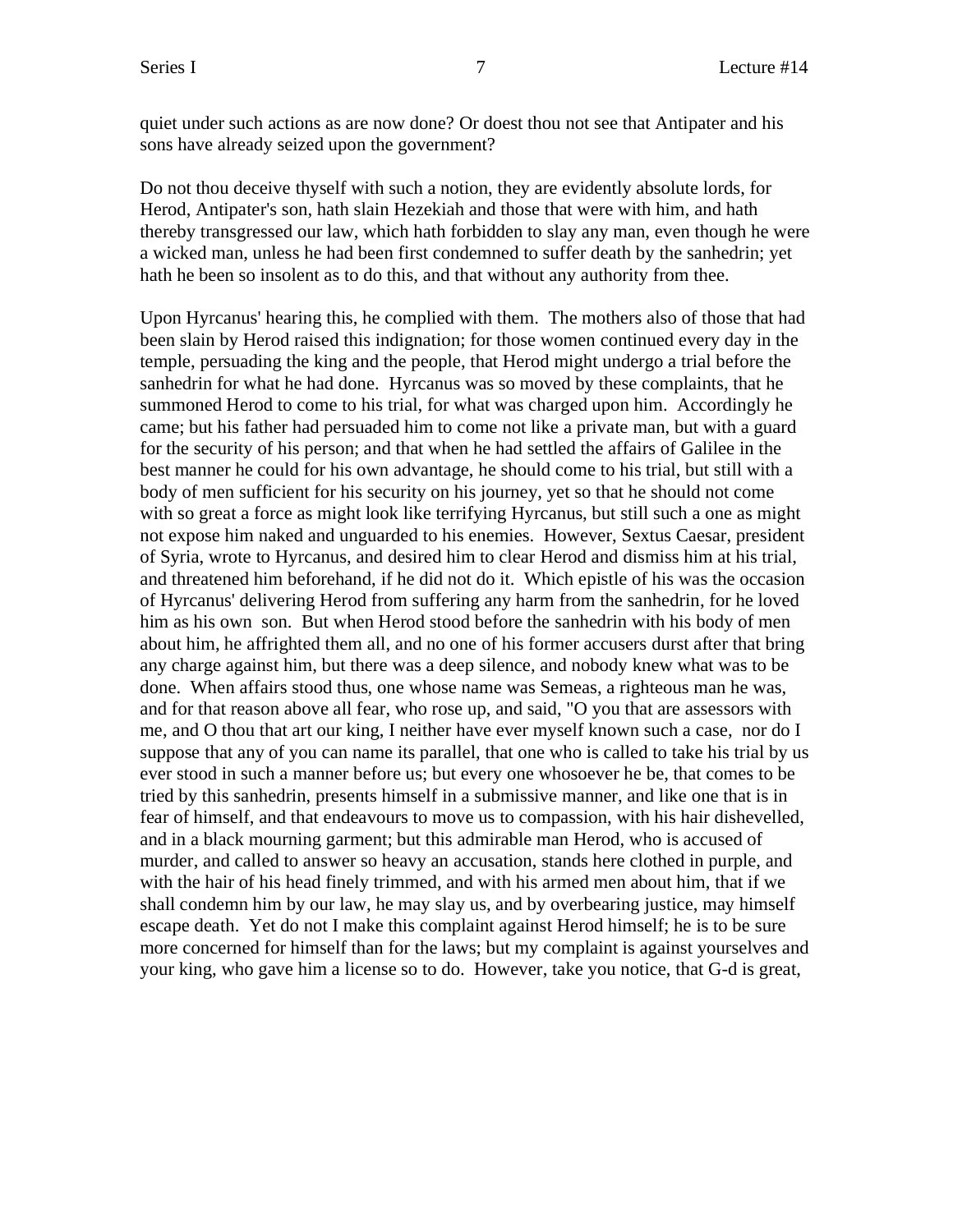and that this very man, whom you are going to absolve and dismiss, for the sake of Hyrcanus, will one day punish both you and your king himself also." Nor did Semeas mistake in any part of this prediction; for when Herod had received the kingdom, he slew all the members of this sanhedrin, and Hyrcanus himself also, excepting Semeas, for he had a great honour for him on account of his righteousness, and because, when the city was afterwards besieged by Herod and Sosius, he persuaded the people to admit Herod into it and told them, "That for their sins they would not be able to escape his hands." **Antiquities Book XIV 9:3,4**

E. But when Hyrcanus saw that the members of the sanhedrin were ready to pronounce the sentence of death upon Herod, he put off the trial to another day, and sent privately to Herod, and advised him to fly out of the city, for that by this means he might escape. So he retired to Damascus, as though he fled from the king; and when he had been with Sextus Caesar, and had put his own affairs in a sure posture, he resolved to do thus, that in case he were again summoned before the sanhedrin to take his trial, he would not obey that summons. Hereupon the members of the sanhedrin had great indignation at this posture of affairs, and endeavoured to persuade Hyrcanus that all these things were against him. Which state of matters he was not ignorant of, but his temper was so unmanly, and so foolish, that he was able to do nothing at all. But when Sextus had made Herod general of the army of Coelesyria, for he sold him that post for money, Hyrcanus was in fear lest Herod should make war upon him; nor was the effect of what he feared long in coming upon him, for Herod came and brought an army along with him, to fight with Hyrcanus, as being angry at the trial he had been summoned to undergo before the sanhedrin, but his father Antipater, and his brother Phasaelus, met him and hindered him from assaulting Jerusalem. They also pacified his vehement temper, and persuaded him to do no overt action, but only to affright them with threatenings, and to proceed no farther against one who had given the dignity he had; they also desired him not only to be angry that he was summoned and obliged to come to his trial, but to remember withal, how he was dismissed without condemnation, and how he ought to give Hyrcanus thanks for the same, and that he was not to regard only what was disagreeable to him, and be unthankful for his deliverance. Herod was persuaded by these arguments, and believed that it was sufficient for his future hopes to have made a show of his strength before the nation; and done no more to it. **Antiquities Book XIV 9:5**

F. But after Cassius was gone out of Judea, Malichus laid snares for Antipater, as thinking that his death would be the preservation of Hyrcanus' government; for now Cassius and Marcus had got together an army, and entrusted the entire care of it with Herod, and made him general of the forces of Coelesyria, and gave him a fleet of ships, and an army of horsemen and footmen; and promised him, that after the war was over they would make him king of Judea, for a war was already begun between Antony and the younger Caesar; But as Malichus was most afraid of Antipater, he took him out of the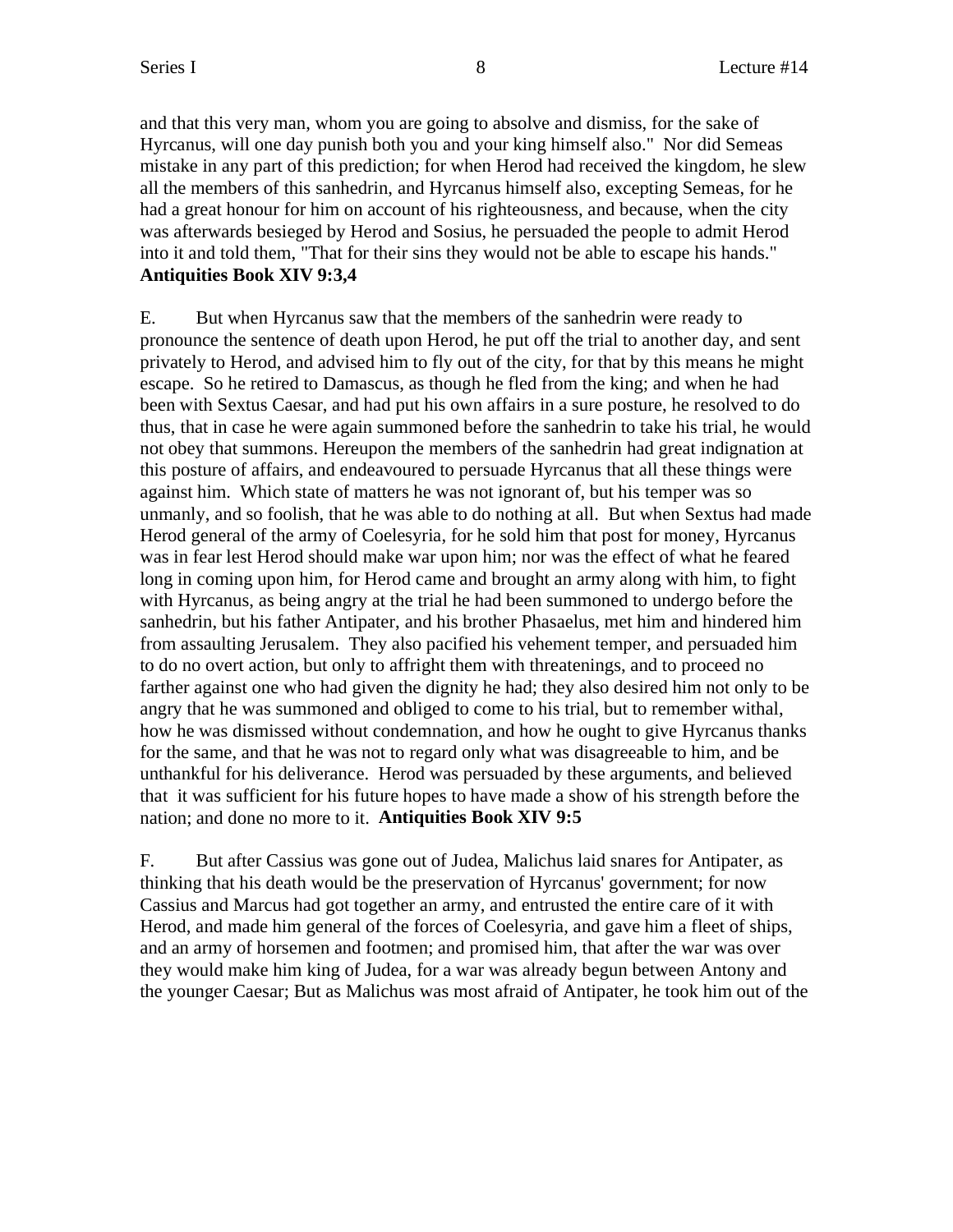way; and by the offer of money, persuaded the butler of Hyrcanus, with whom they were both to feast, to kill him by poison. This being done, and he having armed men with him, settled the affairs of the city. But when Antipater's sons, Herod and Phasaelus, were acquainted with this conspiracy against their father and had indignation at it, Malichus denied all, and utterly renounced any knowledge of the murder.However, Herod sent to Cassius, and informed him of the murder of his father; who knowing what sort of man Malichus was as to his morals, sent him back word, that he should revenge his father's death. **Antiquities Book XIV 11:3,4,5**

## IV. The Rise of Herod

A. Now Ptolemy the son of Menneus, brought back into Judea, Antigonus the son of Aristobulus, who had already raised an army. When he had dispatched these affairs, and was gone to meet Antigonus, he joined battle with him, and beat him, and drove him out of Judea presently, when he was just come into its borders. But when he was come to Jerusalem, Hyrcanus and the people put garlands about his head; for he had already contracted an affinity with the family of Hyrcanus by having espoused a descendant of his, and for that reason Herod took the greater care of him, as being to marry the daughter of Alexander, the son of Aristobulus, and the granddaughter of Hyrcanus, by which wife he became the father of three male, and two female children. He had also married before this another wife, out of a lower family of his own nation, whose name was Doris, by whom he had his eldest son Antipater.

Now Antonius and Caesar had beaten Cassius near Philippi, as others have related; but after the victory, Caesar went into Gaul, Italy, and Antony marched for Asia, who when he was arrived at Bythinia, he had ambassadors that met him from all parts. The principal men also of the Jews came thither, to accuse Phasaelus, and Herod, and they said, that Hyrcanus had indeed the appearance of reigning, but that these men had all the power, but Antony paid great respect to Herod, who was come to him to make his defence against his accusers, on which account his adversaries could not so much as obtain a hearing; which favor Herod had gained of Antony by money. **Antiquities Book XIV 12:1,2**

B. When after this Antony came into Syria, Cleopatra met him in Cilicia, and brought him to fall in love with her. And there came now also a hundred of the most potent of the Jews to accuse Herod and those about him, and set the men of the greatest eloquence among them to speak. But Messala contradicted them, on behalf of the young men, and all this in the presence of Hyrcanus, who was Herod's father-in-law already. When Antony had heard both sides at Daphne, he asked Hyrcanus who they were that governed the nation best? He replied, Herod and his friends. Hereupon Antony, by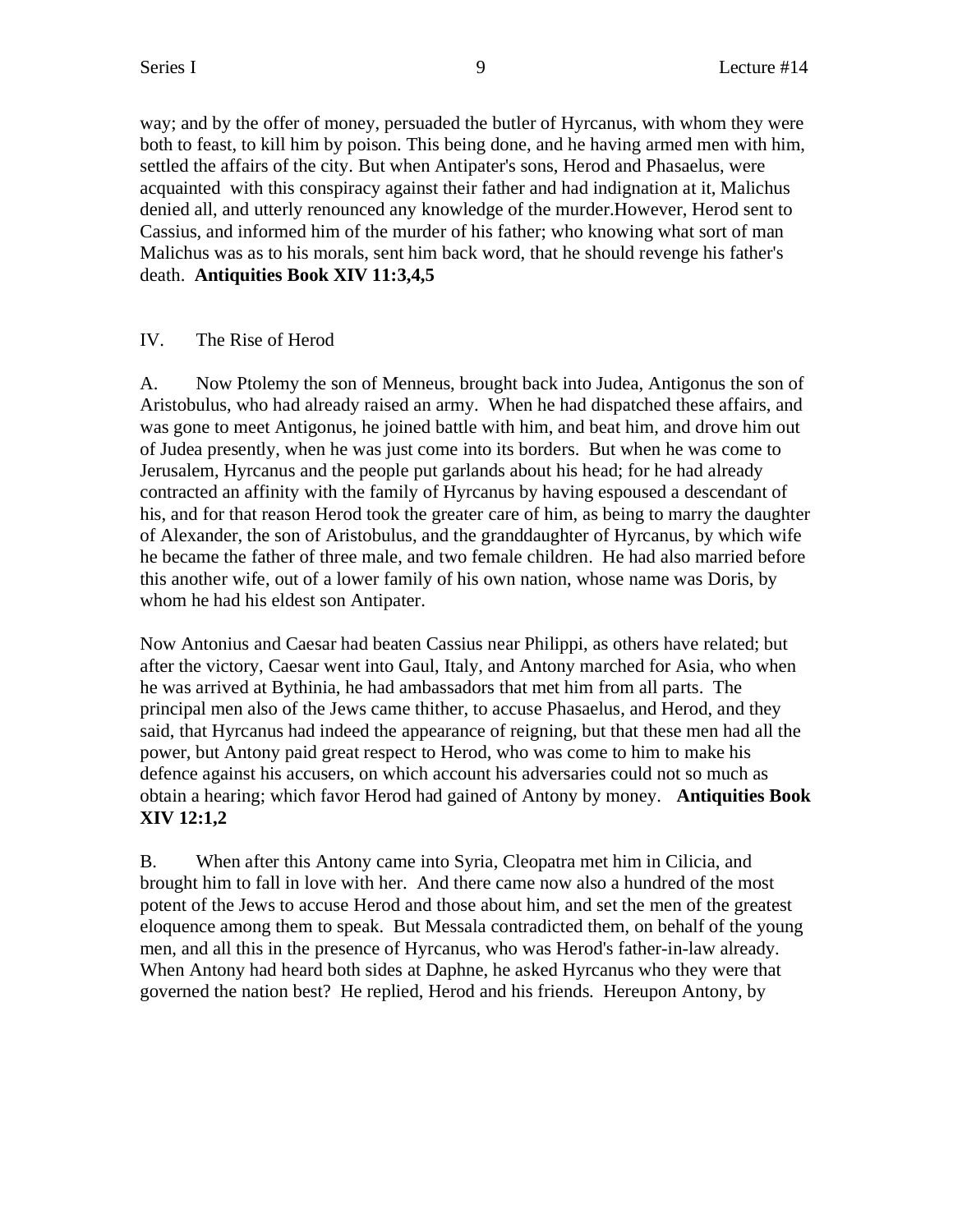reason of the old hospitable friendship he had made with his father Antipater, at that time when he was with Gabinius, he made both Herod and Phasaelus tetrarchs, and committed the public affairs of the Jews to them, and wrote letters to that purpose. Yet did not these men continue quiet when they were come back, but a thousand of the Jews came to Tyre to meet him there, whither the report was that he would come. But Antony was corrupted by the money which Herod and his brother had given him, and so he gave order to the governor of the place to punish the Jewish ambassadors, who were for making innovations, and to settle the government upon Herod: but Herod went out hastily to them, and Hyrcanus was with him (for they stood upon the shore before the city, ) and he charged them to go their ways, because great mischief would befall them if they went on with their accusation. But they did not acquiesce; whereupon the Romans ran upon them with their daggers, and slew some, and wounded more of them, and the rest fled away and went home, and lay still in great consternation: and when the people made a clamor against Herod, Antony was so provoked at it that he slew the prisoners. **Antiquities Book XIV 13:1,2**

C. Now, in the second year, Pacorus, the king of Parthia's son, and Barzapharnes, a commander of the Parthians, possessed themselves of Syria. Ptolemy, the son of Menneus, also was now dead, and Lysanias his son took his government, and made a league of friendship with Antigonus, the son of Aristobulus; and in order to obtain it, made use of that commander, who had great interest in him. Now Antigonus had promised to give the Parthians a thousand talents, and five hundred women, upon conditions they would take the government away from Hyrcanus, and bestow it upon him, and withal kill Herod. However, Pascorus sent a troop of horsemen into Judea, to take a view of the state of the country and to assist Antigonus:

Herod was under great disturbance of mind; and rather inclining to believe the reports he heard about his brother and the Parthians, that to give heed to what was said on the other side, he determined, that when the evening came on, he would make use of it for his flight, and not make any longer delay, as if the dangers from the enemy were not yet certain. He therefore removed with the armed men whom he had with him; and set his wives upon the beasts, as also his mother, and sister, and her whom he was about to marry, Mariamne, the daughter of Alexander, the son of Aristobulus, with her mother the daughter of Hyrcanus, and his youngest brother, and all their servants, and the rest of the multitude that was with him, and without the enemies' privity pursued his way to Idumea;

Nor indeed was he free from the Jews all along as he was in his flight; for by the time he had gotten sixty furlongs out of the city, and was upon the road, they fell upon him, and fought hand to hand with him, whom he also put to flight.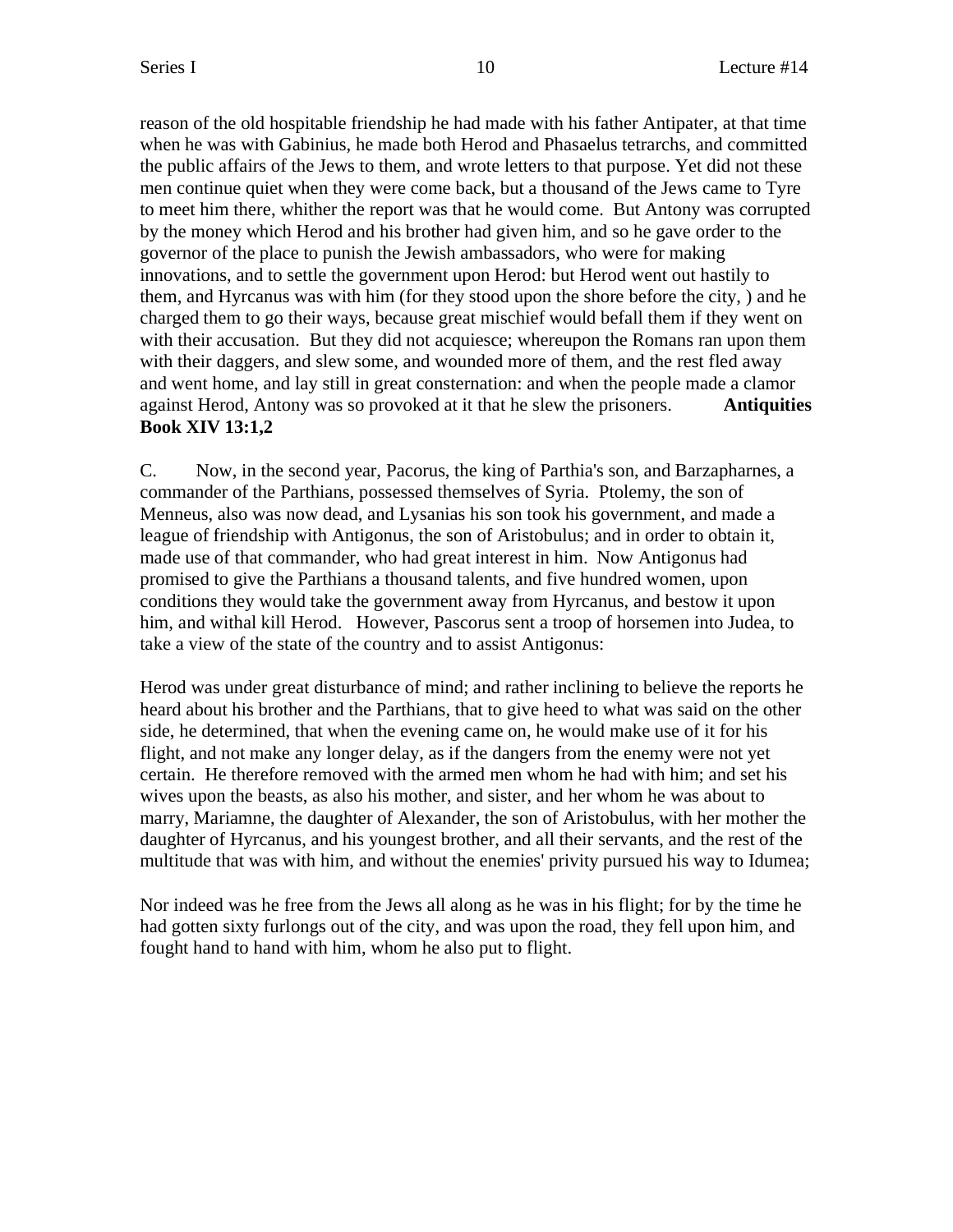And thus was Antigonus brought back into Judea, by the king of the Parthians, and received Hyrcanus and Phasaelus for his prisoners; but he was greatly cast down because the women had escaped, whom he intended to have given the enemy as having promised they should have them, with the money, for their reward; But being afraid that Hyrcanus, who was under the guard of the Parthians, might have his kingdom restored to him by the multitude, he cut off his ears, and thereby took care that the high priesthood would never come to him any more, because he was maimed, while the law required that this dignity should belong to none but such as had all their members entire. But now one cannot but here admire the fortitude of Phasaelus, who, perceiving that he was to be put to death, did not think death any terrible thing at all, but to die thus by the means of his enemy, this he thought a most pitiable and dishonorable thing, and therefore, since he had not his hands at liberty, but the bonds he was in prevented him from killing himself thereby, he dashed his head against a great stone, and thereby took away his own life, which he thought to be the best thing he could do in such a distress as he was in, and thereby put it out of the power of the enemy to bring him to any death he pleased. It is also reported, that when he had made a great wound in his head, Antigonus sent physicians to cure it, and by ordering them to infuse poison into the wound killed him. However, Phasaelus hearing, before he was quite dead, by a certain woman, that his brother Herod had escaped the enemy, underwent his death cheerfully, since he now left behind him one who would revenge his death, and who was able to inflict punishment on his enemies. **Antiquities Book XIV 13: 3, 7, 9, 10**

D. This account made Antony commiserate the change that had happened in Herod's condition; and reasoning with himself that this was a common case among those that are placed in such great dignities, and that they are liable to the mutations that come from fortune, he was very ready to give him the assistance he desired, and this because he called to mind the friendship he had had with Antipater, because Herod offered him money to make him king, as he had formerly given it to him to make him tetrarch, and chiefly because of his hatred to Antigonus, for he took him to be a seditious person, and an enemy to the Romans. Caesar was also the forwarder to raise Herod's dignity, and to give him his assistance in what he desired, on account of the toils of war which he had himself undergone with Antipater his father in Egypt, and of the hospitality he had treated him withal, and the kindness he had always showed him, as also to gratify Antony, who was very zealous for Herod. So a senate was convocated; and Massala, first, and then Atratinus, introduced Herod into it, and enlarged upon the benefits they had received from his father, and put them in mind of the good-will he had borne to the Romans. At the same time they accused Antigonus, and declared him an enemy, not only because of his former opposition to them, but that he had now overlooked the Romans, and taken the government from the Parthians. Upon this the senate was irritated; and Antony informed them farther, that it was for their advantage in the Parthian war that Herod should be king. This seemed good to all the senators; and so they made a decree accordingly. **Antiquities Book XIV 14:4**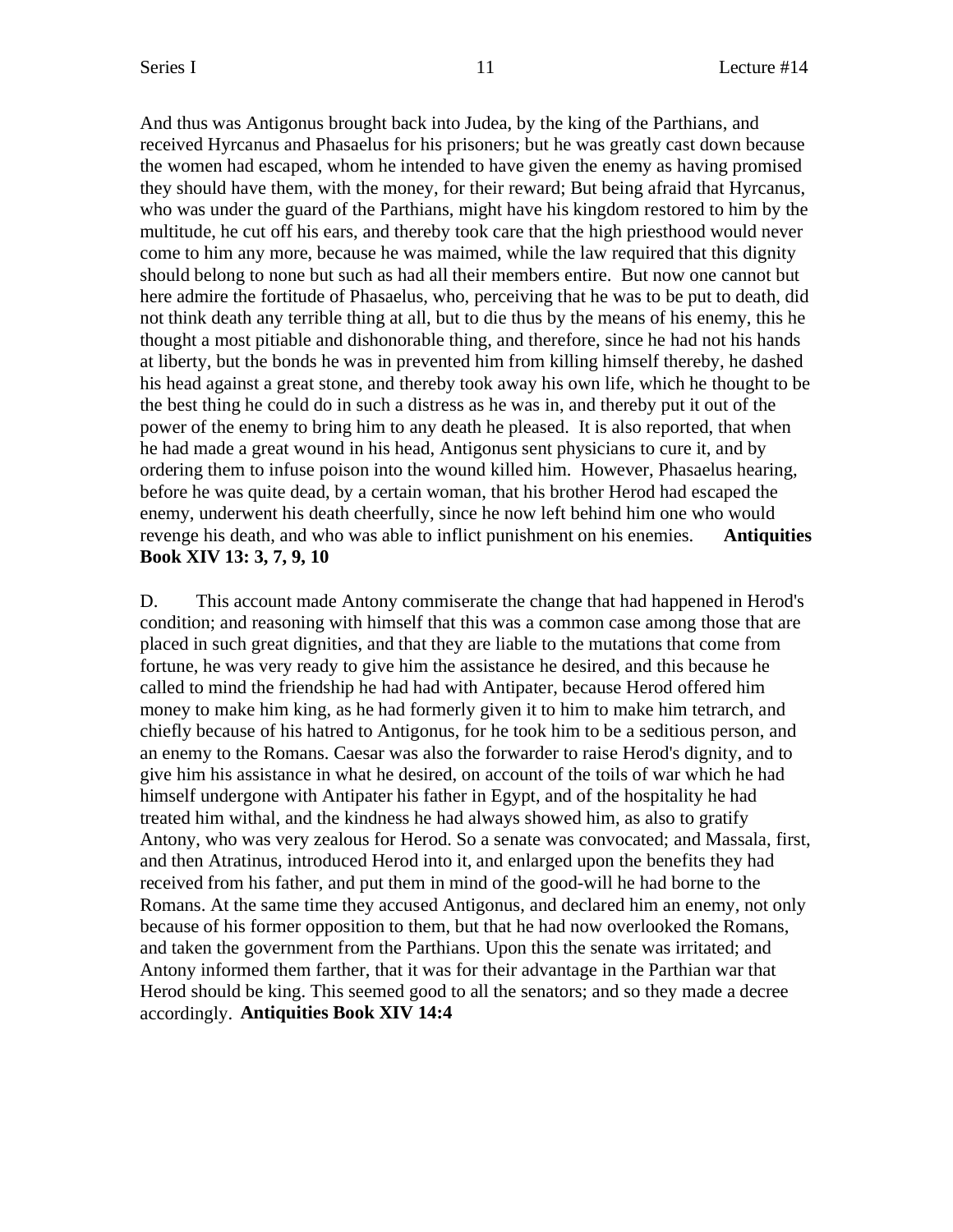E. Herod had now a strong army; and as he marched on, Antigonus laid snares and ambushes in the passes and places most proper for them, but in truth he thereby did little or no damage to the enemy: so Herod received those of his family out of Massada, and the fortress Ressa, and then went on for Jerusalem. He gave orders that they should, in the first place, make proclamation about the wall that, "he came for the good of the people, and for the preservation of the city, and not to bear any old grudge at even his most open enemies, but ready to forget the offenses which his greatest adversaries had done him." But Antigonus, by way of reply to what Herod had caused to be proclaimed, and this before the Romans, and before Silo also, said "That they would not do justly, if they gave the kingdom to Herod, who was no more than a private man, and an Idumean, i.e. a half Jew, whereas they ought to bestow it on one of the royal family, as their custom was; for, that in case they at present bore an ill-will to him, and had resolved to deprive him of the kingdom, as having received it from the Parthians, yet were there many others of his family that might by their law take it, and these such as had no way offended the Romans, and being of the sacerdotal family, it would be an unworthy thing to put them by." Now this was the third year since he had been made king at Rome; and as he removed his camp, and came near that part of the wall where it could be most easily assaulted, he pitched that camp before the temple, intending to make his attacks in the same manner as did Pompey; so he encompassed the place with three bulwarks, and erected towers, and employed a great many hands about the work, and cut down the trees that were round about the city; and when he had appointed proper persons to oversee the works, even while the army lay before the city, he himself went to Samaria, to complete his marriage, and to take to wife the daughter of Alexander, the son of Aristobulus; for he had betrothed her already, as I have before related. **Antiquities Book XIV 15:2, 14**

F. Antigonus, without regard to either his past or present circumstances, came down from the citadel, and fell down at the feet of Sosius, who took no pity of him, in the change of his fortune. But put him into bonds and kept him in close custody. This destruction befell the city of Jerusalem when Marcus Agrippa and Caninius Gallus were consuls of Rome, on the one hundred eighty and fifth Olympiad, on the third month, on the solemnity of the fast, as if a periodical revolution of calamities had returned, since that which befell the Jews under Pompey, for the Jews were taken by him on the same day, and this was after twenty-seven years' time. So when Sosius had dedicated a crown of gold to G-d, he marched away from Jerusalem, and carried Antigonus with him in bonds to Antony; but Herod was afraid lest Antigonus should be kept in prison (only) by Antony, and that when he was carried to Rome by him, he might get his cause to be heard by the senate, and might demonstrate, as he was himself of the royal blood, and Herod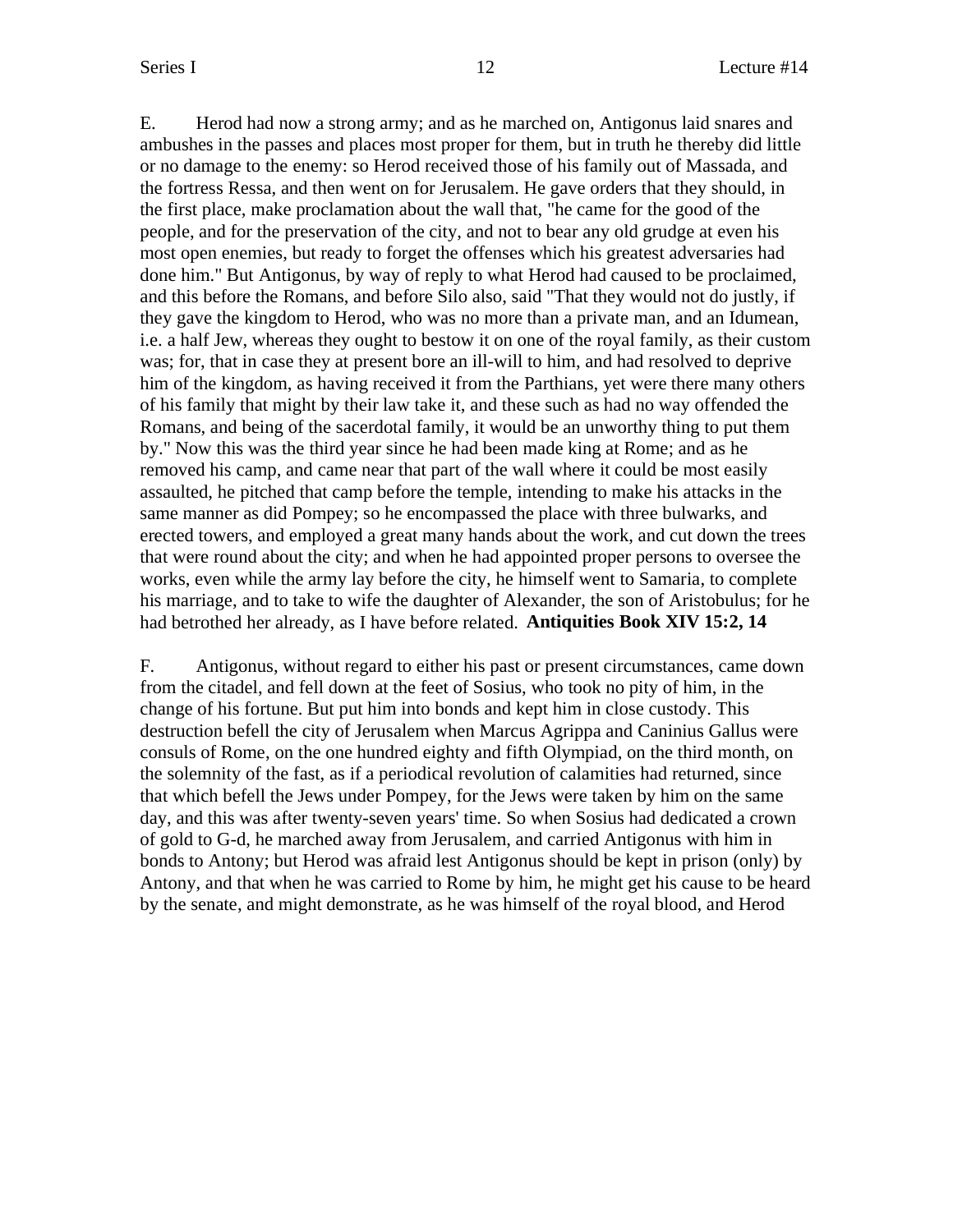but a private man, that therefore it belonged to his sons however to have the kingdom, on account of the family they were of, in case he had himself offended the Romans by what he had done. Out of Herod's fear of this it was that he, by giving Antony a great deal of money, endeavored to persuade him to have Antigonus slain, which if it were once done, he should be free from that fear. And thus did the government of the Asamoneans cease, a hundred twenty and six years after it was first set up. This family was a splendid and an illustrious one, both on account of the nobility of their stock, and of the dignity of the high priesthood, as also for the glorious actions their ancestors had performed for our nation: but these men lost the government by their dissensions one with another, and it came to Herod the son of Antipater, who was of no more than a vulgar family, and of no eminent extraction, but one that was subject to other kings; and this is what history tells us was the end of the Asamonean family. **Antiquities Book XIV 16:2, 4**

G. Now upon the liberty that was given to the Jewish ambassadors to speak, they who hoped to obtain a dissolution of kingly government, betook themselves to accuse Herod of his iniquities; and they declared that he was indeed in name a king, but that he had taken to himself that uncontrollable authority which tyrants exercise over their subjects, and had made use of that authority for the destruction of the Jews, and did not abstain from making many innovations among them besides, according to his own inclinations; and that whereas there were a great many who perished by that destruction he brought upon them, so many indeed as no other history relates, they that survived were far more miserable than those that suffered under him, not only by the anxiety they were in from his looks and disposition towards them, but from the danger their estates were in of being taken away by him. That he did never leave off adorning these cities that lay in their neighborhood, but were inhabited by foreigners; but so that the cities belonging to his own government were ruined, and utterly destroyed; that whereas, when he took the kingdom, it was in an extraordinary flourishing condition, he had filled the nation with the utmost degree of poverty; and when, upon unjust pretences, he had slain any of the nobility, he took away their estates; and when he permitted any of them to live, he condemned them to the forfeiture of what they possessed. And, besides the annual impositions which he laid upon every one of them, they were to make liberal presents to himself, to his domestics and friends, and to such of his slaves as were vouchsafed the favor of being his tax gatherers, because there was no way of obtaining a freedom from unjust violence, without giving either gold or silver for it. That they would say nothing of the corruption of the chastity of their virgins, and the reproach laid on the wives for incontinency, and those things acted after an insolent and inhuman manner; because it was not a smaller pleasure to the sufferers to have such things concealed, than it would have been not to have suffered them. That Herod had put such abuses upon them as a wild beast would not have put on them, if he had power given him to rule over us; and that although their nation had passed through many subversions and alterations of government, their history gave no account of any calamity they had ever been under, that could be compared with this which Herod had brought upon their nation; **Antiquities Book XVII 11:2**